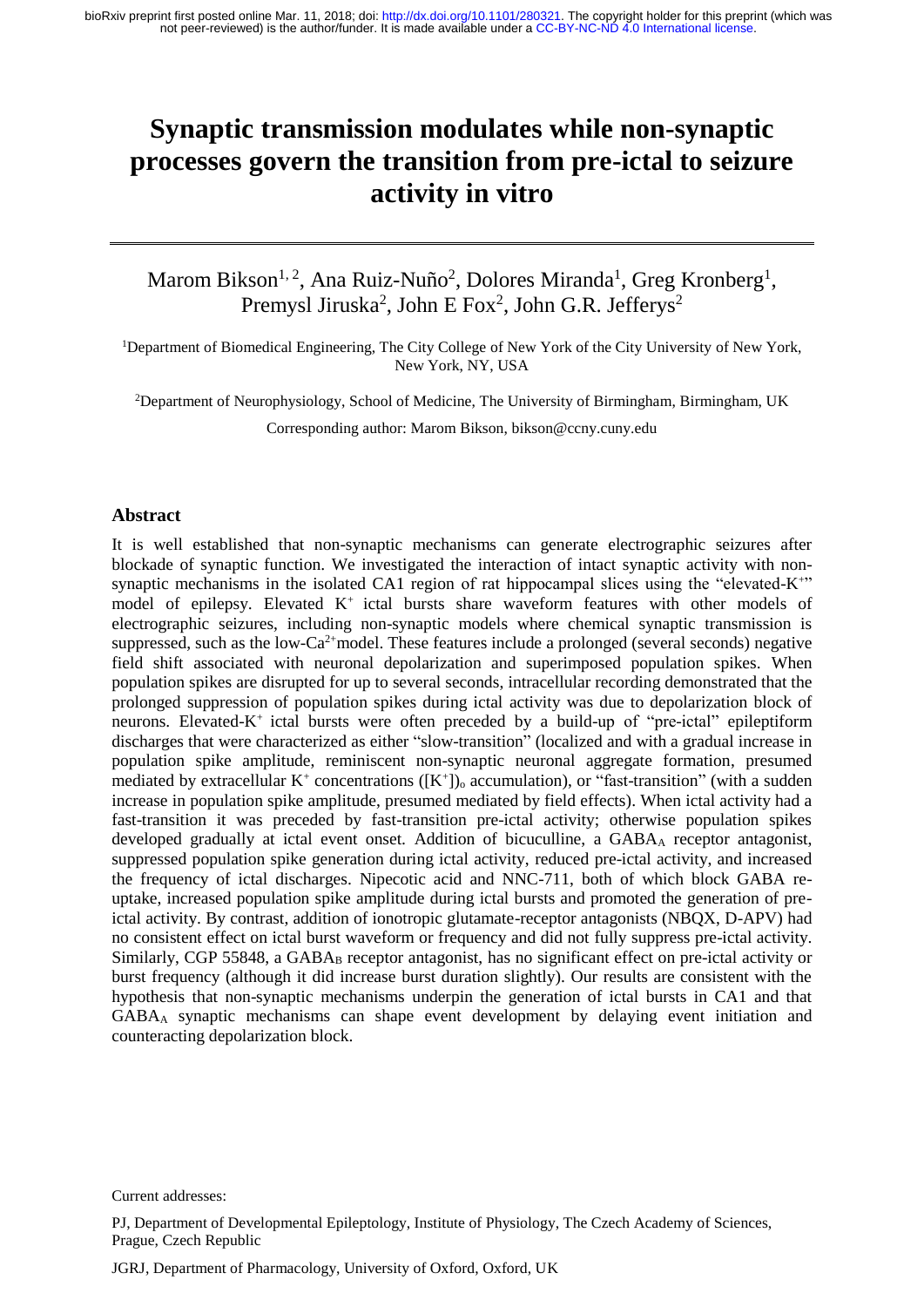# **Introduction**

Focal epileptic seizures are usually explained by dysfunction of synaptically driven neuronal networks (Bradford, 1995). However, the generation of electrographic seizures after synaptic transmission was blocked in the hippocampal slice with low extracellular  $Ca^{2+}$ concentrations ( $[Ca^{2+}]_0$ ), showing that synaptic function is not strictly necessary (Jefferys and Haas, 1982; Yaari et al., 1983). Additional *in vivo* (Feng and Durand, 2003) and *in vitro* (Bikson et al., 2002) epilepsy models based on suppressing synaptic function were developed, while in some epilepsy models with normally intact synaptic transmission seizures persisted after blocking synaptic function (Pumain et al., 1985; Jensen and Yaari, 1988; Patrylo et al., 1994; Demir et al., 1999). The importance of synapses in seizure generation is evidenced by anticonvulsants targeting synaptic transmission (Bialer et al., 2002) and other animal models of epilepsy (Traynelis and Dingledine, 1988; Leschinger et al., 1993; Barbarosie et al., 2002; Bragin et al., 2009; Zhang et al., 2012). Yet on their own non-synaptic mechanisms can be sufficient to initiate, synchronize, propagate, and terminate epileptic activity (Jefferys and Haas, 1982; Haas and Jefferys, 1984; Pumain et al., 1985; Bikson et al., 1999; Bikson et al., 2003a; Lian et al., 2003; Park and Durand, 2006). In those conditions where non-synaptic mechanisms are sufficient for electrographic seizures but synaptic transmission is intact, what are the relative roles of synaptic and non-synaptic processes?

The mechanism of transition from asymptomatic inter-ictal activity to symptomatic ictal seizures is one of the central goals of epilepsy research. Synaptic mechanisms facilitate inter-ictal epileptiform activity (de Curtis and Avanzini, 2001; Huberfeld et al., 2011; Fujita et al., 2014),but inter-ictal activity may be poorly correlated with seizure discharge severity, frequency, or anatomical focus (Gotman and Marciani, 1985; Swartzwelder et al., 1987; Bragdon et al., 1992; de Curtis and Avanzini, 2001). Indeed, in some epilepsy models, interictal epileptiform activity can suppress electrographic seizures (Swartzwelder et al., 1987; Jensen and Yaari, 1988; Bragdon et al., 1992; Barbarosie and Avoli, 1997). Studies in human epilepsy and animal models have suggested a sub-class of inter-ictal events: "pre-ictal" discharges which are more correlated temporally and spatially with seizure initiation and present distinct dependencies on synaptic function (Bragin et al., 2009; Cymerblit-Sabba and Schiller, 2010; Jiruska et al., 2010; Huberfeld et al., 2011; Zhang et al., 2012; Fujita et al., 2014; Perucca et al., 2014).

Thus, fundamental questions remain about the interaction of synaptic and nonsynaptic communication in epilepsy. To address these questions, we used the elevated- $K^+$ model of epilepsy in the CA1 region of rat hippocampal slices (Traynelis and Dingledine, 1988; Jensen and Yaari, 1997) where inhibitory and excitatory synaptic function is normally intact (Poolos and Kocsis, 1990; Jensen et al., 1993), yet non-synaptic interactions have been shown to be sufficient to generate electro-graphic seizures after synaptic transmission is pharmacologically blocked (Jensen and Yaari, 1988). CA1 discharges are modulated by interictal discharges in CA3(Traynelis and Dingledine, 1988; Jensen and Yaari, 1997), therefore, we disconnected these regions to remove a confounding variable. We selectively modulated excitatory and inhibitory synaptic pathways to identify the roles of synaptic transmission in the generation of ictal bursts in CA1. We propose that under conditions that support nonsynaptic seizures synaptic function plays a modulatory role based in the conversion of preictal events. Under this framework, apparently counterintuitive responses for GABAergic and glutamatergic antagonists as well as diverse results on ictogenesis in CA1can be reconciled.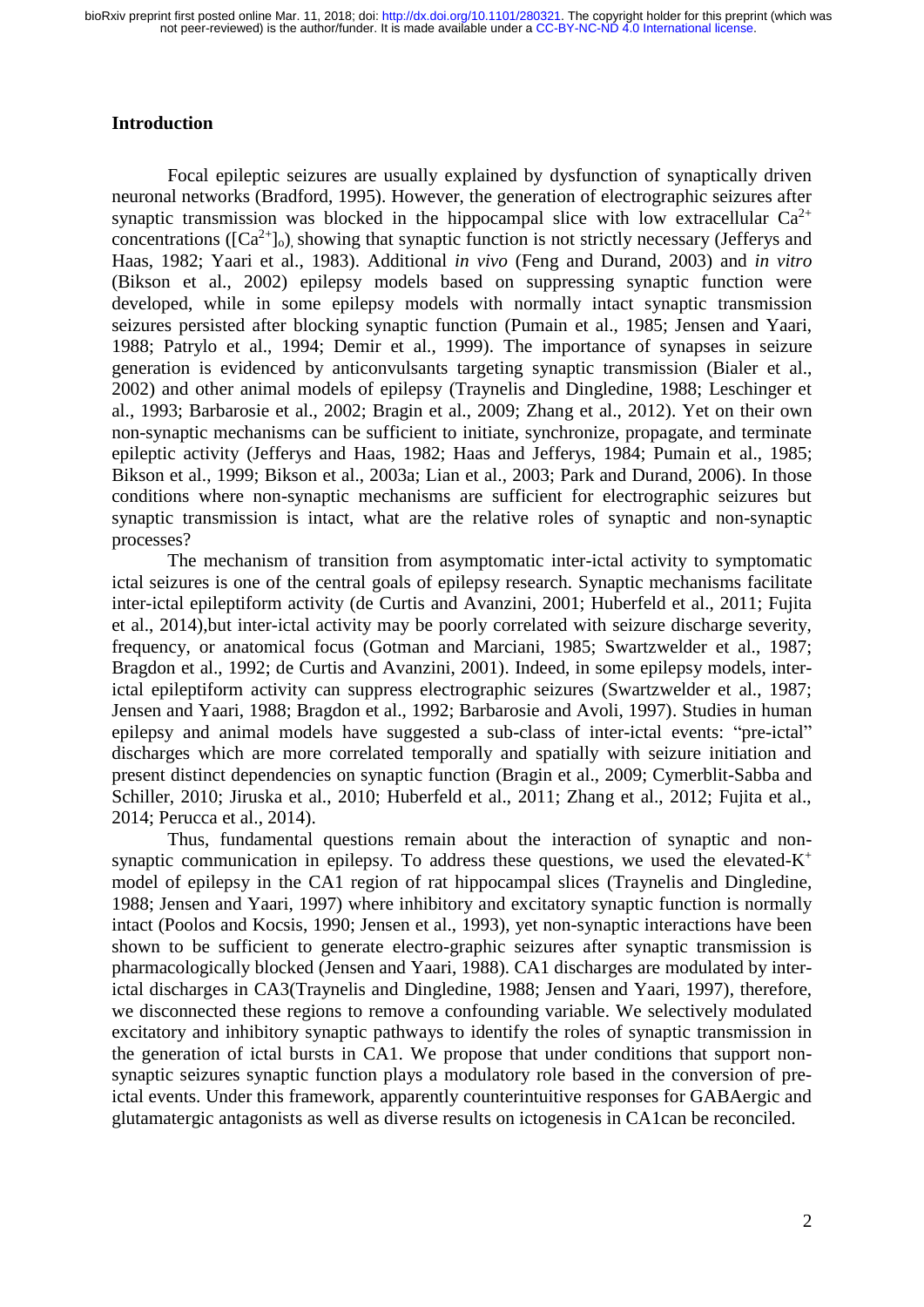# **Materials and Methods**

Transverse hippocampal slices (350-400 µm) were prepared from male Sprague-Dawley rats (180-225g; anesthetized with ketamine/medetomidine or ketamine/xylazine). The slices were submerged in a holding chamber filled with "normal" ACSF gassed with 95%  $O_2$  5%  $CO_2$ , and comprising (in mM): 125 NaCl, 26 NaHCO<sub>3</sub>, 3 KCl, 2 CaCl<sub>2</sub>, 1.0 MgCl<sub>2</sub>, 1.25 NaH<sub>2</sub>PO<sub>4</sub>, and 10 glucose. After>60 min slices were transferred to an interface recording chamber. Complete mechanical lesions were made, in the CA2 region, across the Schaffer collateral pathway to promote the initiation of ictal events in CA1 (Jensen and Yaari, 1988) and to prevent complication in results interpretation due to modulation of interictal activity in CA3 by drugs.

Spontaneous activity was induced by perfusion of slices (>60 min) with "elevated-K<sup>+</sup>" ACSF consisting of (in mM): 125 NaCl, 26 NaHCO<sub>3</sub>, 7.5-8 KCl, 1.0 CaCl<sub>2</sub>, 1.0-1.2  $MgCl<sub>2</sub>$ , 1.25 NaH<sub>2</sub>PO<sub>4</sub>, and 10 glucose. These concentrations are comparable to the ionic constitution of the extracellular microenvironment during seizures *in vivo* (Somjen and Giacchino, 1985; Lux et al., 1986) and of the superfusates used in previous *in vitro* studies examining the effects of elevated  $K^+$  on prolonged electrographic seizures (Leschinger et al., 1993; Jensen and Yaari, 1997). Only slices generating "tonic ictal" activity, defined here as a continuous (though not necessarily flat)  $>2$  mV negative shift in the field potential lasting  $> 5$ seconds, were accepted in this study.

Conventional recording techniques were used to measure activity from the CA1 pyramidal cell region. Extracellular field potentials were recorded with glass micropipettes  $(2-8 \text{ M}\Omega)$  filled with ACSF. Intracellular glass micropipettes were filled with 2 M potassium methylsulphate and had resistances of 60-120 M $\Omega$ . Neurons with <-55 mV (average -62  $\pm$  5 mV) resting membrane potentials and action potentials  $> 60$  mV were accepted in this study (Jensen and Yaari, 1997).

(±)-Nipecotic acid and (-)-Bicuculline methiodide were obtained from Sigma (Poole, U.K.). CGP 55845, NNC-711, NBQX and D-AP5 were obtained from Tocris (Bristol, UK). All drugs were applied via the superfusate for  $>20$  min.

All signals were amplified and low-pass filtered (<3 kHz field, <10 kHz intracellular) with an Axoclamp-2B or 2A (Axon Instruments, Union City, U.S.A) and Neurolog NL-106 and NL-125 (Digitimer, Hertfordshire, U.K) or Cygnus FLA-01 (Cygnus Technology, Delaware Water Gap, PA) post-amplifiers. Signals were digitised using a Power 1401 and Signal/Spike software (Cambridge Electronic Design, Cambridge, U.K.). Results are reported as: mean  $\pm$  standard deviation, n = number of slices or cells, as appropriate; changes were considered significant if p<0.05 using Student's paired t-test. All procedures were approved by the University of Birmingham and the City College of New York animal welfare committees.

#### **Results**

# *General characteristics of elevated-K + epileptiform activity*

Considerable variability in elevated- $K^+$  epileptiform waveforms are observed across slices (Jensen and Yaari, 1988; Traynelis and Dingledine, 1988; Leschinger et al., 1993; Jensen and Yaari, 1997); we characterized elevated- $K^+$  epileptiform activity in the CA1 region as having the following general characteristics after mechanical lesioning across the CA2 region. Two types of pre-ictal bursts were identified. "Fast-transition" pre-ictal activity started with a short train of low-amplitude high-frequency population spikes that immediately switched to high-amplitude high-frequency population spikes (Figure 1A, ER1); fast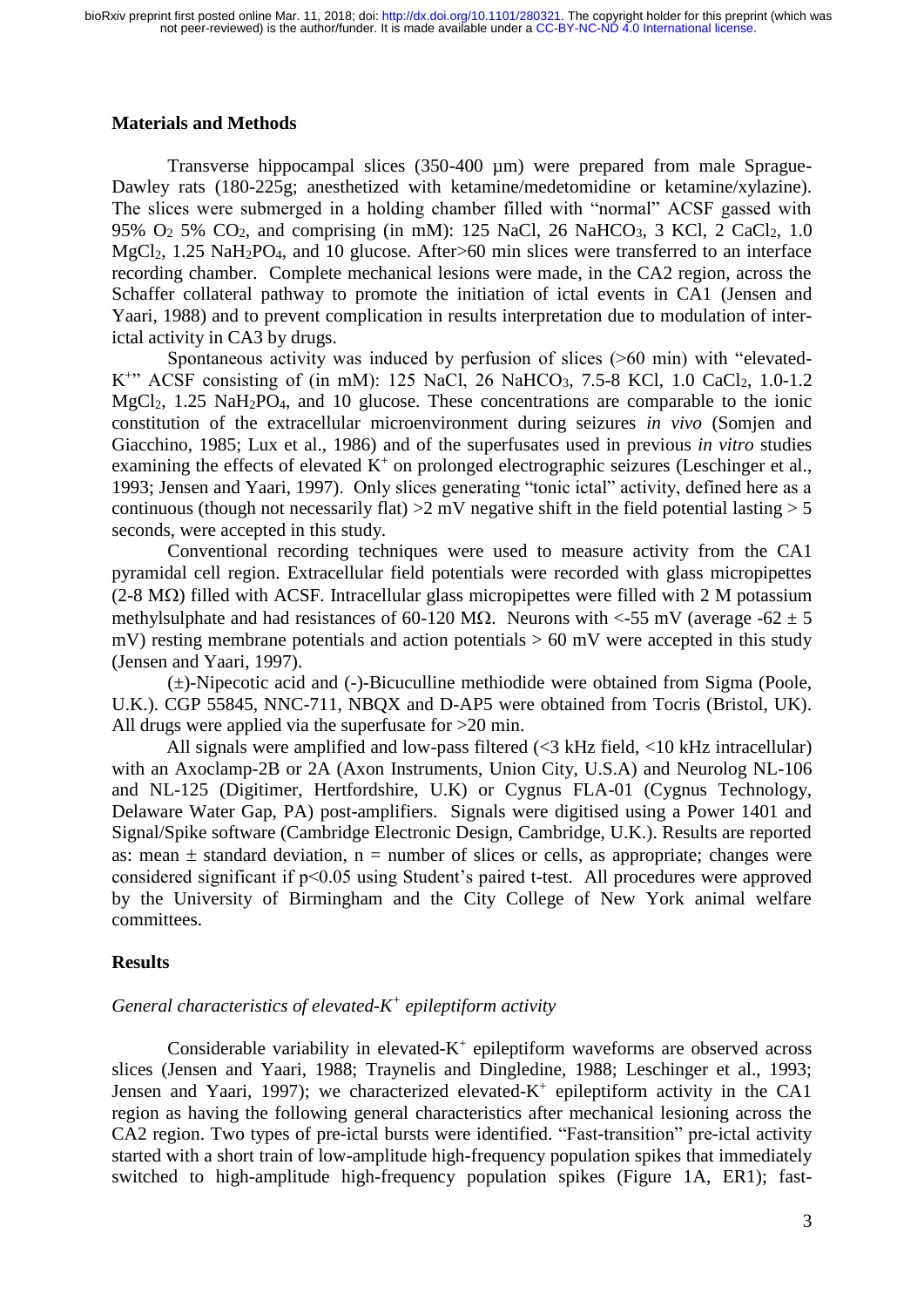transition pre-ictal activity propagated quickly (~100 mm/s) across the CA1 region. "Slowtransition" pre-ictal like activity was characterized by a gradual increase in population spike and slow-field shift amplitude (Figure 1A, ER1; reminiscent of non-synaptic aggregate formation)(Bikson et al., 2003a); peak population spike size was generally smaller and activity more localized than that observed during fast-transition pre-ictal like activity.

The period preceding the initiation of the ictal event was marked by an increase in the frequency and amplitude of pre-ictal events. Slow pre-ictal activity typically, but not necessarily, appeared first. In slices where fast-transition pre-ictal activity was observed, it was generally present immediately before ictal burst initiation and the initiation of ictal bursts often appeared to be triggered by a fast-transition pre-ictal event. Thus, in these cases, ictal events started with a rapid transition to large population spike activity and propagated quickly across the slice. In the remaining cases, where only slow-transition pre-ictal activity was observed or where no pre-ictal activity was present, ictal events generally started slowly (i.e. gradual increase in population spike amplitude) and propagated slowly across the slice (again reminiscent of non-synaptic seizure initiation, (Bikson et al., 2003a), though fast transition

# A Control



non-synaptic seizures are also observed (Haas and Jefferys, 1984)).

. **Figure 1:** General waveform characterization of elevated-K<sup>+</sup> epileptiform activity induced by potassium elevation in the CA1 region of hippocampal slices and effect of neurotransmitter receptor antagonists. (A) Extracellular field recordings with two electrodes (ER1, ER2) show distinct patterns of activity including pre-ictal activity preceding an ictal event. During the ictal phase population spikes could persist ("persistent-spiking") or be transiently interrupted ("intermittent-spiking"). In this example, variation in waveform was observed across the CA1 region of the same slice. (B) Though altered, pre-ictal and both persistent- and intermittent-spiking ictal activity persisted in the presence of NBQX, an ionotropic glutamate receptor antagonist. (C) Further addition of bicuculline, a GABA<sub>A</sub>-receptor antagonist, blocked pre-ictal activity and changes ictal event waveform, notably suppressing population spike generation toward intermittentspiking. These observations are consistent with the hypothesis that neither excitatory nor inhibitory function is required for ictal burst generation, but can shape ictal burst waveform (with reduced inhibition suppressing spiking) and the transition from pre-ictal to ictal activity.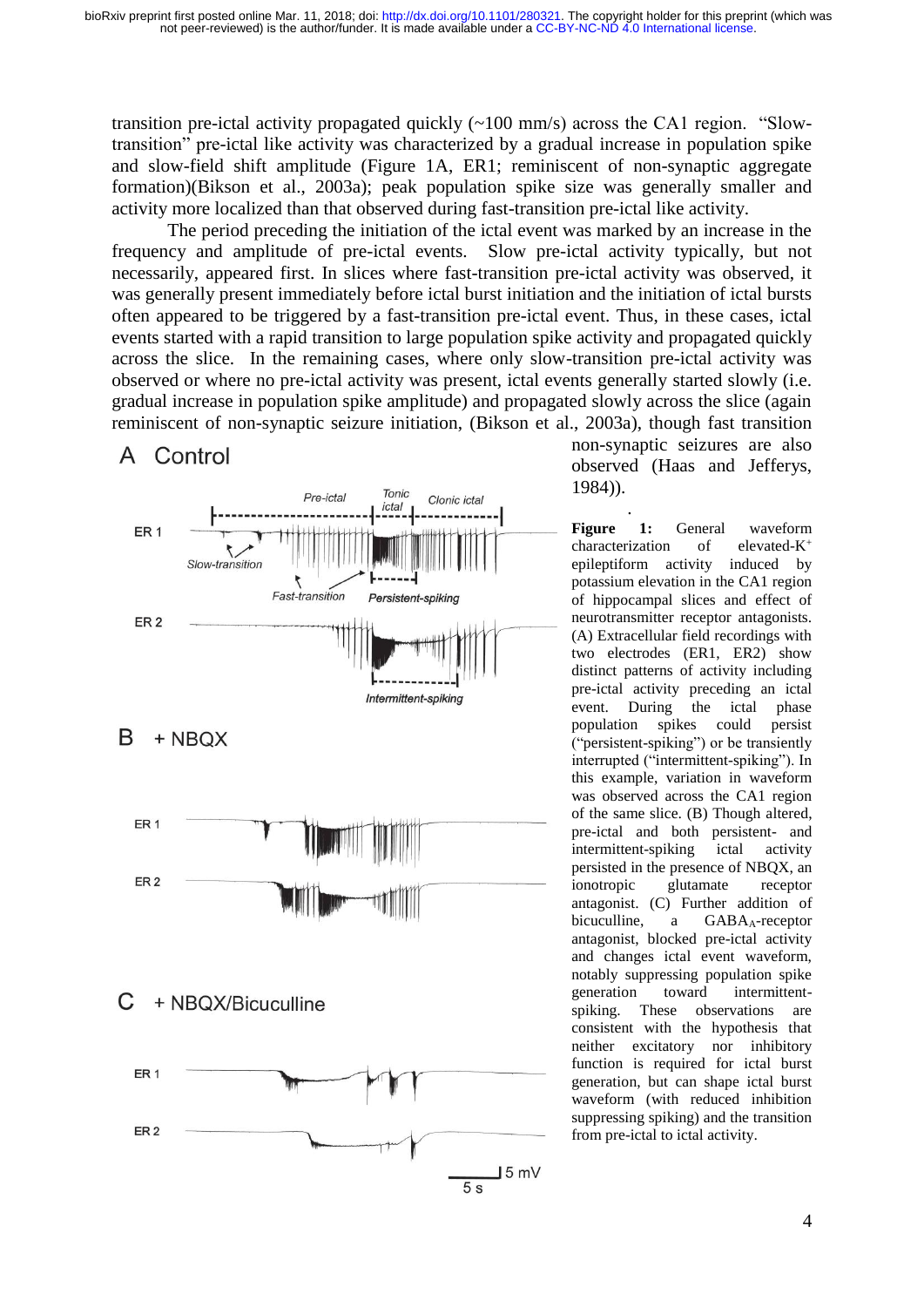During the tonic phase of the ictal burst (defined as the duration of the slow negative field shift) repetitive large population spikes could persist for the entire duration of the ictal event or could be partially/completely disrupted for variable periods. As previously with nonsynaptic activity, we classified tonic ictal events in which population spikes were disrupted  $(\leq 1 \text{ mV})$  continuously for  $>2$  s as "intermittent-spiking" ictal bursts (Figure 1A, ER2), and the remainder as "persistent-spiking" ictal bursts (Bikson et al., 2003a)

When the prolonged field shift returned to baseline, the "tonic" phase of the ictal event was defined as finished. In most slices, additional "clonic" discharges were observed (Traynelis and Dingledine, 1988)**.** A quiescent period with no spontaneous field activity then followed.

Both the development and waveform of activity could vary significantly across the CA1 region though, as a general rule, large activity was more coherent across the slice. In pharmacological analysis, if different bursting types (i.e. intermittent and persistent spiking; Figure 1A) were observed at two locations in a slice then the effects of drugs on burst waveform at each site was considered separately.

# *Role of glutamatergic and GABAergic synaptic function on elevated-K <sup>+</sup> waveform*

The role of excitatory neurotransmission in modulating elevated- $K^+$  burst waveform was tested by adding ionotropic glutamate receptor antagonists. Addition of NBQX (20  $\mu$ M; n=15), an AMPA/kainate-receptor antagonist, had no consistent effect on tonic ictal burst frequency (116  $\pm$  49% control) or duration (111  $\pm$  35% control). Addition of NBOX to slices showing persistent spike bursting (n=7; Figure 1B, ER1) did not induce a transition to intermittent spike bursting, increased peak population spike amplitude during the tonic ictal burst (128  $\pm$  31% control; P<0.02). Addition of NBQX to slices showing intermittent spike bursting did not induce a transition to persistent-spiking in 8 of 9 cases (Figure 1B, ER 2); in the remaining slice a change to persistent-spiking bursts was observed following addition of NBQX. Subsequent addition of D-APV (25  $\mu$ M; n=6), a NMDA-receptor antagonist, to slices still exhibiting intermittent-spiking, did not affect tonic ictal burst frequency (113  $\pm$  10%) control) or duration (98  $\pm$  9 % control); it had no effect on intermittent spiking bursts in 4 of 6 slices (data not shown), but did induce a transition to persistent spiking in 2 slices. Fast transition pre-ictal like activity, slow-transition pre-ictal like activity, and clonic discharges (when present under control conditions) were not fully suppressed (blocked) by addition of NBQX and/or D-APV.

The role of inhibitory neurotransmission in modulating elevated- $K^+$  burst waveform was tested by adding drugs that either block or enhance GABAergic function. Addition of bicuculline (10  $\mu$ M), a GABA<sub>A</sub>-receptor antagonist, suppressed slow-transition pre-ictal activity in 7 slices, increased the frequency of tonic ictal discharges (161  $\pm$  34 % control, p<.05), had no effect on tonic ictal burst duration (100  $\pm$  37 % control) but 'smoothed' the tonic burst negative field shift (decreased population spikes during ictal bursts) - one slice generated spreading depression and was excluded. In those slices showing persistent spiking bursts under control condition (n=6), bicuculline induced transition to intermittent-spiking ictal bursting (data not shown). A similar effect was observed when bicuculline (10 µM) was added with NBQX (Figure 1C) and D-APV (data not shown) in 8 of 9 slices (Figure 1), in the remaining slice, the discharge type remained persistent-spiking.

The addition of CGP 55845 (2.5-150  $\mu$ M, n=10), a GABAB-receptor antagonist (Davies et al., 1993), had little effect on ictal or preictal discharges. There was no consistent effect on burst duration (116  $\pm$  22% control); burst frequency was unchanged (99  $\pm$ 19 % control); persistent-spiking bursting became intermittent in only one out of three slices and intermittent-spiking bursts remained intermittent  $(n = 7)$ (data not shown).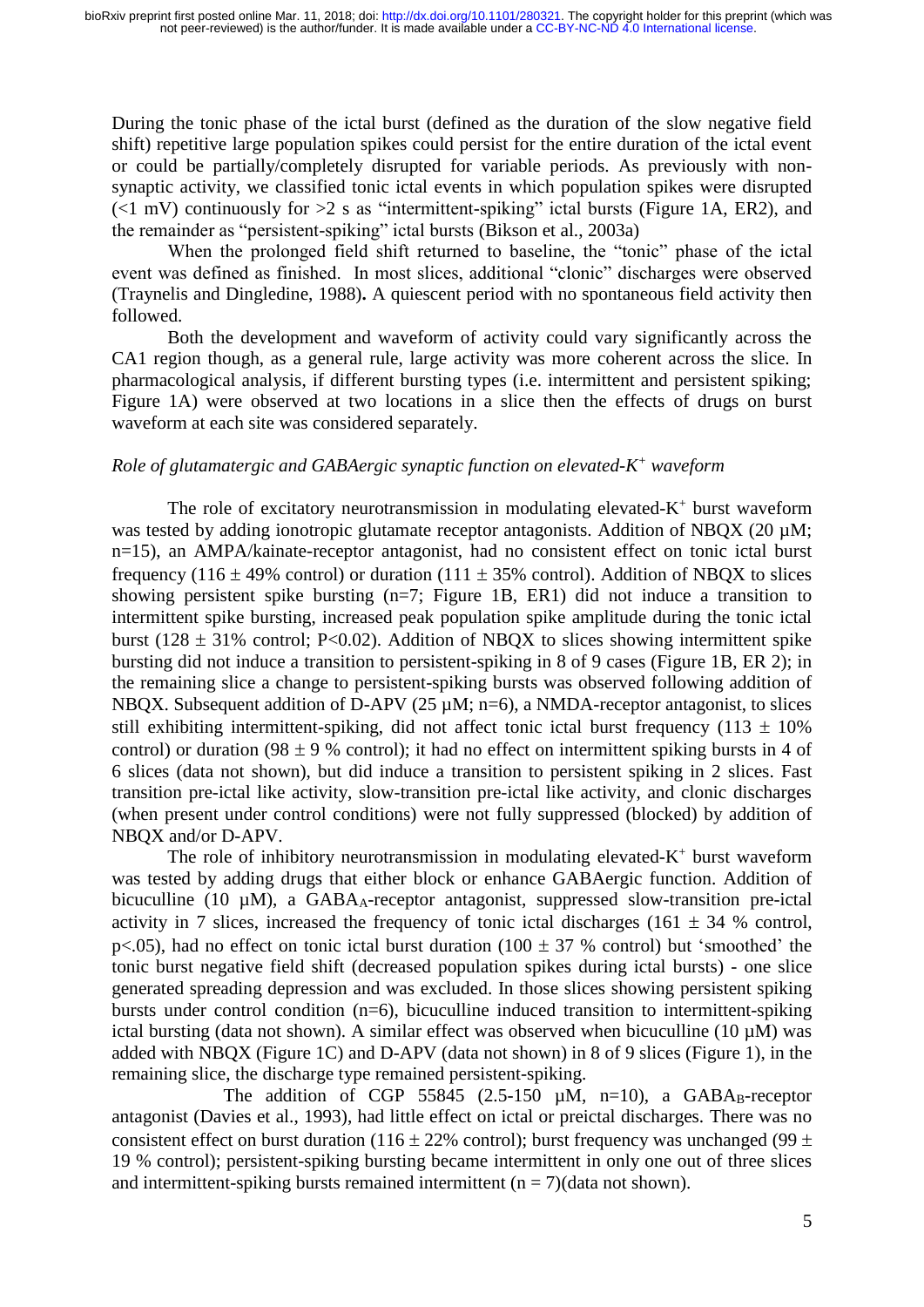

**Figure 2:** Effect of GABA-uptake inhibitors on elevated-K<sup>+</sup> induced epileptiform activity waveform. (A) Addition of 1 mM nipecotic acid, a GABA-uptake blocker, promoted the generation of population spikes during ictal activity, converting intermittent-spiking ictal activity to persistent spiking while promoting pre-ictal activity. Increasing nipecotic acid dose from 1 to 2 mM resulted in spreading depression like activity. (B) Addition of 15 uM NNC-771, also a GABA-update blocker, could similarly convert intermittent-spiking ictal activity to persistent spiking, while enhancing pre-ictal activity. These observations are consistent with the hypothesis that enhancing GABA function (enhancing inhibition), promotes neuronal spiking during ictal busts while inhibiting the transition from pre-ictal to ictal activity.

Addition of nipecotic acid (0.5- 1 mM, n=9), a GABA uptake blocker (Krogsgaard-Larsen and Johnston, 1975), to slices showing intermittent spiking bursting, had no effect on tonic ictal burst duration  $(104 \pm 25\%)$ control), no significant change in tonic ictal burst frequency  $(79 \pm 11\%)$ control), caused a transition to persistent-spiking bursts, and promoted the generation of pre-ictal activity (Figure 2A) in 6 of 9 slices; the remaining 3 slices were excluded because in 2 ictal activity stopped, leaving only inter-ictal activity and in one slice spreading depression was induced. Further perfusion with higher concentration of nipecotic acid (1.5-3 mM, n=6) either 1) induced a transition back to intermittent-spiking bursting

and suppressed clonic bursts; and/or 2) induced spreading depression (Figure 2). Addition of a different GABA uptake blocker, NNC-711(Suzdak et al., 1992) (2.5-50 µM), supported the results obtained with nipecotic acid. Slices exhibiting intermittent-spiking bursts showed a transition to persistent-spiking activity (n=2; Figure 2B), a transition to only pre-ictal activity  $(n=3)$ , or the generation of spreading depression  $(n=5)$ .

To test the potential role of depolarizing GABA in the transition to epileptic seizures we perfused the slice with ethoxyzolamide (100 µM ethoxyzolamide dissolved in 0.1 M NaOH), which has been shown to block the depolarizing effect of GABA. In 15 of 16 slices, ethoxyzolamide produced gradual decrease seizure frequency followed by cessation of seizure-like activity (Figure 3). In 1 of 16 slices, a transition from persistent to intermittent ictal activity was produced with a block of the clonic phase. Washout of ethoxyzolamide was associated with reoccurrence of seizure activity. In 4 slices where pre-ictal activity was present, preictal activity persisted after wash in of ethoxyzolamide while ictal activity was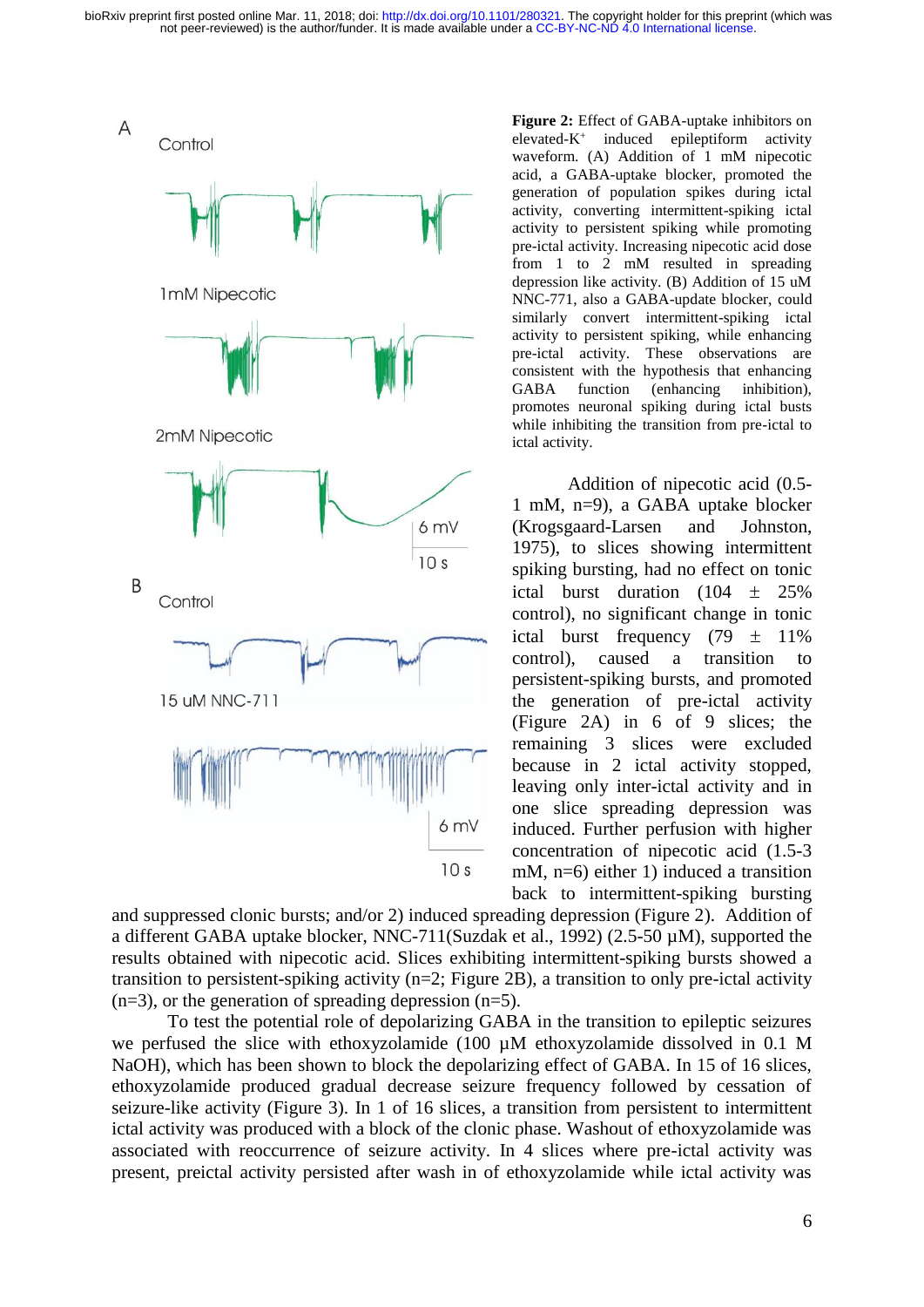blocked. Three slices were perfused only with 0.1 M NaOH to exclude the possibility that the above mentioned observation was due to its effect. Perfusion of slices with 0.1 M NaOH had no effect of epileptic activity.

In summary, multifaceted changes in ictal and interictal activity were brought about by modifying GABAergic synaptic function. The results are consistent with a role forGABA<sub>A</sub> release inpromoting the generation of pre-ictal activity (which may be preventing the transition to ictal activity), reducing ictal burst generation frequency, and modulating the generation of population spikes during ictal bursts. Antagonizing GABAB function had minimal effect, moderately modulating burst duration. While the nonspecific effects of ethoxyzolamide limit definitive conclusions on the role of depolarizing GABA, suppression of ictal but not pre-ictal activity by ethoxyzolamide along with the distinct effects of low and high concentrations of nipecotic acid (a GABA uptake blocker) support a multi-dimensional role for GABAergic synaptic function. Despite a modulatory role, inhibitory synaptic function is not necessarily critical for ictal activity. By contrast, glutamate receptor antagonists had no consistent effect on pre-ictal activity, tonic ictal burst frequency, or clonic burst activity, though in some slices antagonizing glutamate receptors enhanced population spike generation during ictal activity.

# *Intracellular activity during elevated-K + bursting*

The source of population spike disruption during intermittent-spiking bursts was investigated using sharp intracellular recording of CA1 pyramidal neurons. A total of 7 cells (from 7 rats) were recorded during intermittent spiking (4 under control conditions, 3 in the presence of bicuculline). All neurons recorded depolarized for the entire duration of the ictal event. Interruptions in population spike generation were associated with stoppages in individual cell firing (Figure 4).

To investigate if depolarization block accounted for this stoppage, neurons were hyperpolarized by steady current injection (n=6; 4 under control conditions, 2 in the presence of bicuculline). In all neurons tested, hyperpolarization enhanced 'excitability' during the burst as indicated by the generation of spontaneous action potentials during the entire ictal burst or by a reduced threshold to action potential initiation by a brief intracellular depolarizing step (Figure 4); these responses to hyperpolarization are consistent with an interruption in firing during intermittent spiking burst reflecting depolarization block of action potential initiation.



**Figure 3:** Block of depolarizing GABA by ethoxyzolamide (ETXZ). (A) Recording from CA1 shows spontaneous repeated seizures characterized by repeated population discharges, which are superimposed on a large direct current (DC) shift (B). ETXZ causes decreased seizure frequency and disappearance of seizure activity (C). Washout of ethoxyzolamide leads to reoccurrence of epileptic seizures.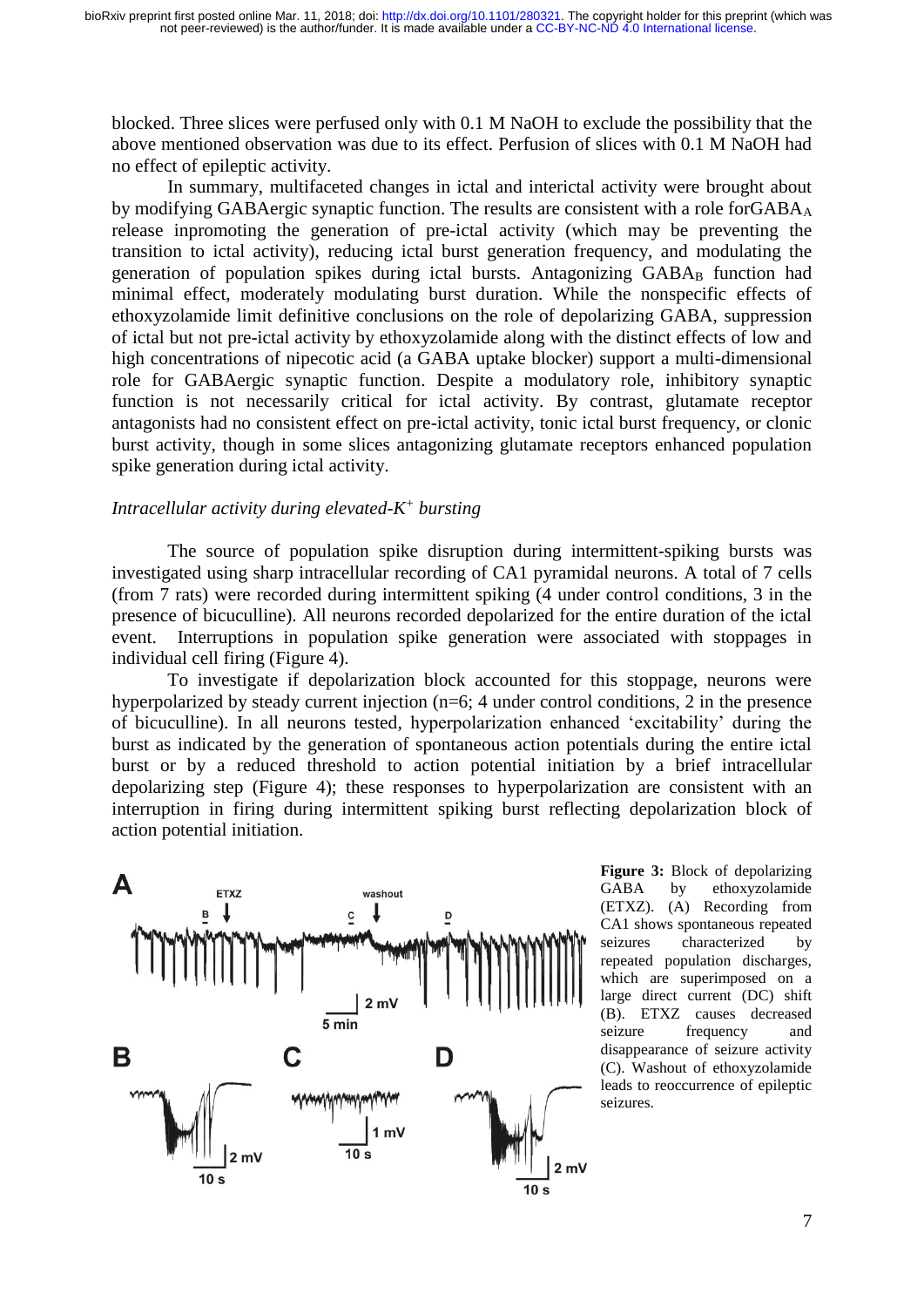

**Figure 4:** Concurrent extracellular field recording (ER) and intracellular recording (IR) from a CA1 neuron during elevated-K<sup>+</sup> epileptiform activity. Suppression of population spikes in the field recording (intermittent spiking) was associated with a depolarization of the neuron and suppression of action potential generation. Intracellular injection of hyperpolarizing (- 0.2 nA) current, but not depolarizing (0.2 nA) current, promoted the generation of action potentials by the neuron, even while population spikes remained suppressed. Repeated steps of 0.5 nA were concurrently used to measure cell resistance. These results support the hypothesis that interruption of population spikes during an ictal event (intermittent spiking) reflect depolarization block of neurons.

Changes in membrane resistance during bursts were monitored with brief hyperpolarizing pulses (n=6 cells). During intermittent-spiking bursts membrane resistance was  $29 \pm 9$ M $\Omega$  pre-burst and 22  $\pm$  10 M $\Omega$ during a burst (average change 6.6  $\pm$  6.5 MQ and 75  $\pm$  25% burst/inter-burst;  $P=0.056$ ). These values are comparable with previous reports (Traynelis and Dingledine, 1988; Jensen and Yaari, 1997). We found that hyperpolarizing neurons from rest to -80 mV by injection of a constant current had no significant effect on membrane resistance

between bursts (average  $25 \pm 8 \text{ M}\Omega$ ); with this holding current membrane resistance trended toward an increase during intermittent-spiking bursts to  $29 \pm 10$  MQ (average delta 4.1  $\pm$  3.4 M $\Omega$ , 117  $\pm$ 13% burst/inter-burst; P=0.056). The membrane resistance during a burst when constant current was injected was  $143 \pm 33\%$  that of the resistance during a burst without constant current injection.

## **Discussion**

Synaptic mechanisms underlie all brain activity including pathological activity. Yet non-synaptic mechanisms have been shown to be sufficient to generate electrographic seizures after synaptic activity is blocked. We addressed how in the presence of synaptic activity, both synaptic and non-synaptic mechanisms contribute to seizure initiation, and dynamics. We categorized this dependence through selective blockade and promotion of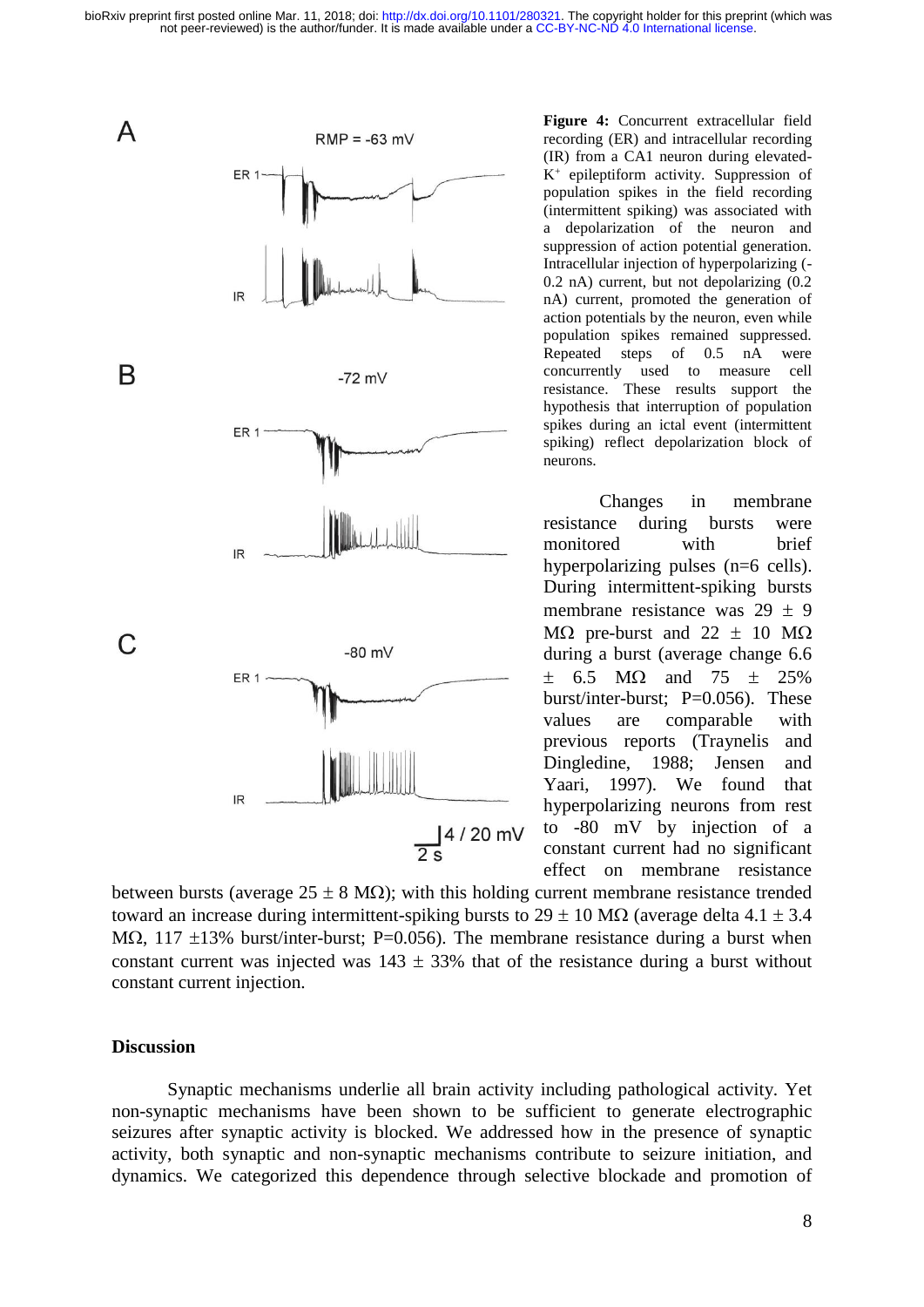synaptic mechanisms during elevated-K<sup>+</sup> induced electrographic seizures in CA1 of hippocampal slices. We confirm that ictal activity can persist after blocking excitatory and/or inhibitory synaptic transmission. Block of excitatory synaptic transmission had minimal effects on ictal burst waveform. Modulation of inhibitory synaptic transmission had a multifaceted influence on both pre-ictal and ictal activity, as well as population spikes during the ictal event. In some cases, inhibitory synaptic transmission enhanced aspects of epileptiform activity. We outline a framework for electrographic seizure genesis in CA1 based on successful or failed transition from pre-ictal events, synaptic transmission mediates this transition and influences seizure dynamics (Figure 5).



**Figure 5**: Schematic of proposed general frame-work for icto-genesis in the CA1 region of the hippocampus. Changes in baseline ionic or neuro-modulator activities (either exogenous/applied or transient endogenous) result in an initial increase in excitability. Population activity is first observed as a pre-ictal event; GABA<sup>A</sup> function may prevent an immediate transition to ictal bursting. Non-synaptic mechanisms are sufficient to initiate, maintain, and terminate a seizure, with [K<sup>+</sup>]<sub>o</sub> dynamics presumably plating a key role. Synaptic mechanisms may affect population spike size by moving neurons in/out of depolarization block but may not directly contribute to fast synchronization. The precise mechanisms leading to seizure termination, when significant synchronization is still observed, remain unclear. The post-seizure inhibition is followed by a gradual increase in excitability. According to this scheme, the primary role of chemical neuro-modulators is in regulating excitability levels and effecting epileptiform activity initiation rate, and in shaping ictal event waveform.

# *Electrographic seizure initiation from pre-ictal events*

We propose electrographic seizures arise from locally generated pre-ictal activity (Figure 1A). Previous reports showed that CA1 can both locally generate (what we call) preictal activity (Tancredi and Avoli, 1987), and propagate inter-ictal synaptic drive from CA3 (Jensen and Yaari, 1988; Traynelis and Dingledine, 1988). CA3 inter-ictal activity is remote and upstream from CA1, and persists during the ictal events in CA1. CA3 inter-ictal activity may inhibit icto-genesis in CA1. We propose pre-ictal activity in CA1 is not simply correlated with icto-genesis (Cymerblit-Sabba and Schiller, 2010; Jiruska et al., 2010; Zhang et al., 2012; Fujita et al., 2014; Perucca et al., 2014) but reflects the successful or aborted initiation of an ictal event. Synaptic function influences this transition. Notably, modulation of GABA<sup>A</sup> synaptic function affected the occurrence of pre-ictal activity and seizure frequency inversely (GABA<sup>A</sup> receptor antagonist bicuculline increased ictal discharge frequency and abolished pre-ictal activity, while GABA uptake blocker nipecotic acid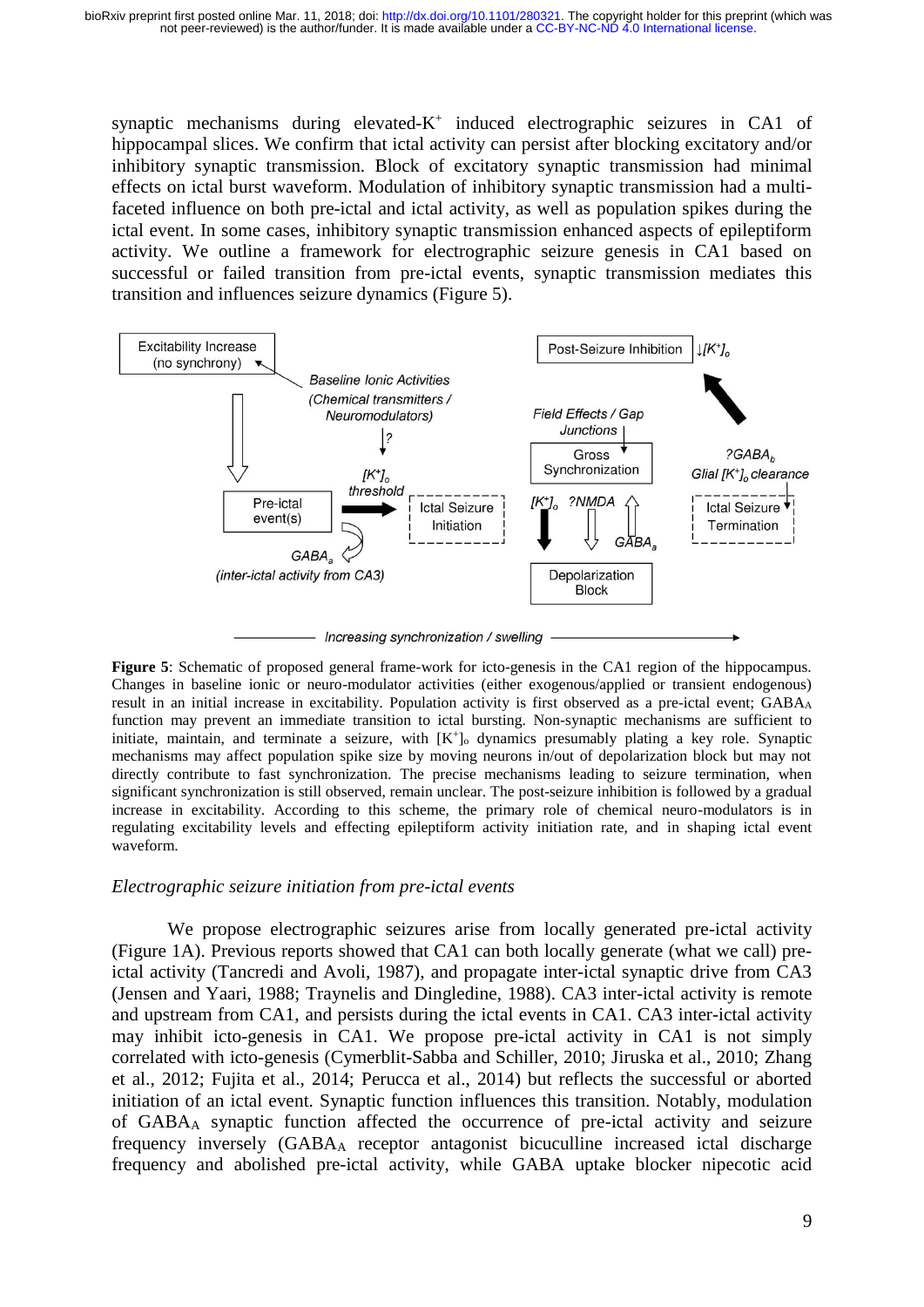decreased ictal frequency and promoted pre-ictal activity) consistent with the hypothesis that GABA<sup>A</sup> inhibits the transition from pre-ictal to ictal activity. Both crossing of a seizure threshold during a pre-ictal event and ictal event dynamics may be driven by non-synaptic mechanisms such as extracellular  $K^+$  ( $[K^+]_0$ ) accumulation (Nelken and Yaari, 1987; Jensen and Yaari, 1997; Kager et al., 2000).

In our model, glutamatergic synaptic function does not play a critical role in facilitating pre-ictal to ictal transition, though this may not generalize to other conditions or brain regions (Patrylo et al., 1994; Bragin et al., 2009; Huberfeld et al., 2011). However, our observations with GABA modulation caution that perturbations that appear to inhibit pre-ictal activity may in fact accelerate transition to electrographic seizures. This should be considered across pharmacological studies of epilepsy.

# *Synchronization and depolarization block during electrographic seizures*

Across clinical cases and animal models, the development of pre/inter-ictal activity is reported to correlate with seizure dynamics (Huberfeld et al., 2011; Zhang et al., 2012; Perucca et al., 2014). Our results are consistent with the hypothesis that the spatio-temporal synchronization of neurons at the start of seizures depends on the preceding pre-ictal activity; with fast- or slow-transition pre-ictal activity leading to similar electrographic seizure synchronization/propagation patterns. These can be driven by slow (aggregate formation (Bikson et al., 2003a) and K<sup>+</sup> diffusion (Lian et al., 2001; Durand et al., 2010; Martinet et al., 2017)), and fast (field effects (Haas and Jefferys, 1984; Qiu et al., 2015)) non-synaptic processes. Our results do not suggest a strong influence of synaptic function on synchronization except through mediation of depolarization block.

Depolarization block is prevalent in a wide class of epilepsy models ((Bikson et al., 2003b); see also "start-stop-start" and "electrodecremental" events; (Blume and Kaibara, 1993)). Depolarization block was commonly observed during elevated- $K^+$  ictal discharges, influenced by  $[K^+]$ <sub>o</sub> transients which peak in the tonic ictal phase (Jensen and Yaari, 1997; Bikson et al., 2002). In the elevated-K<sup>+</sup> model, as in other electrographic seizures (Bikson et al., 2003b) the absence of neuronal firing does not herald the termination of the ictal discharge nor does it necessarily affect their duration. Modulation of either inhibitory and excitatory synaptic function had no consistent effect on tonic ictal burst duration. The termination of non-synaptic ictal discharges may depend on  $K<sup>+</sup>$  clearance mechanisms (Bikson et al., 1999). A decrease in  $[K^+]$  coincides with the termination of the tonic phase of elevated-K + discharges (Traynelis and Dingledine, 1988; Jensen and Yaari, 1997); a moderate  $K^+$  rise is maintained for the duration of the clonic phase.

The initially counter-intuitive enhancement of population spike size (synchronization) after antagonism of glutamatergic-synaptic function and suppression of population spikes after antagonism of GABAergic function is consistent with influencing depolarization block. Though our results support a role for hyperpolarizing GABA in preventing depolarization block during control elevated- $K^+$  bursting, our finding that increasing concentration of nipecotic acid could revert bursting back to intermittent-spiking may indicate that, under certain conditions, GABA can exert a depolarizing influence (Bracci et al., 1999). Our findings with ethoxyzolamide may suggest a role for depolarizing GABA in transition from pre-ictal to ictal activity. Finally, synaptic activity and  $[K^+]$ <sub>o</sub> are intricately linked including through co-transporter activity (Malenka et al., 1981; Hubner et al., 2001; Bihi et al., 2005; Kaila et al., 2014). Nonetheless, even in the presence of synaptic function, depolarization block would indicate non-synaptic governing of seizure dynamics, since  $[K^+]$ <sub>o</sub> accumulation would now play a central role in seizure maintenance.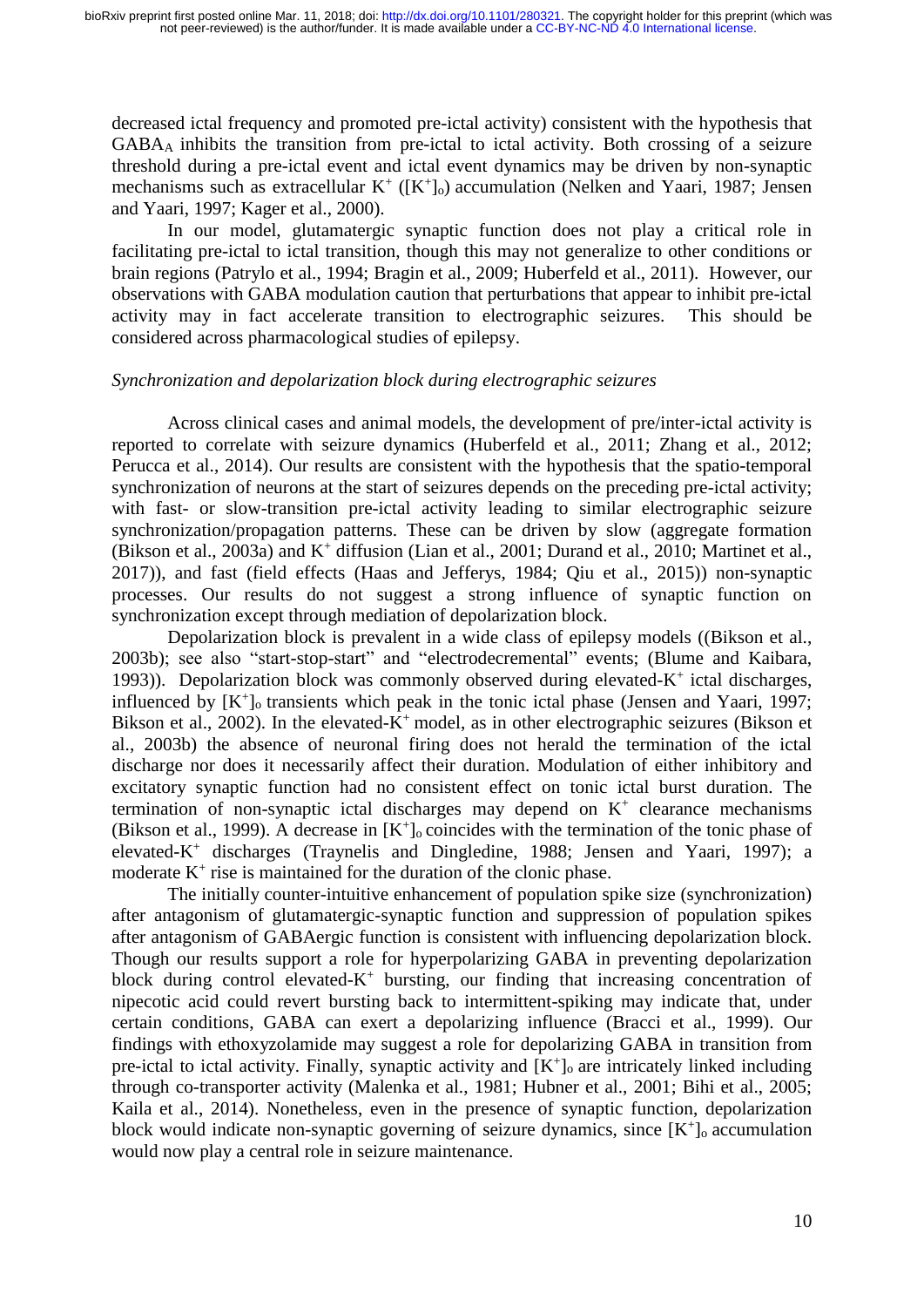# *A single theoretical framework for ictogenesis in the hippocampal formation?*

Various models of hippocampal electrographic seizure generation differ in their reported response to synaptic antagonists. One possibility is that these models represent fundamentally different mechanisms of seizure development. Alternatively, all these models can be explained by a single nuanced framework where non-synaptic mechanisms underpin seizure development and synaptic mechanisms modulate seizure initiation and waveform.

The frequency of ictal burst depends on neuronal excitability (reviewed in (Bikson et al., 1999)). By simply influencing "general" excitability, synaptic function can alter ictal burst frequency - which when changed above/to zero results in qualitative seizure control. Consistent with this proposition, we found that modulation of GABA function could affect ictal burst frequency and, in separate experiments, that addition of a GABA<sub>A</sub> receptor antagonist to slices showing only pre/inter-ictal activity could induce the generation of ictal bursts (not shown). In the dentate gyrus, enhancement on neuronal excitability by *either* elevating  $[K^+]_0$ , decreasing  $[Ca^{2+}]_0$ , or blockade of GABA<sub>A</sub> receptors is necessary to generate ictal bursts (Patrylo et al., 1994). In CA1, elevated- $K^+$  ictal bursting becomes dependent on synaptic function when  $[Ca^{2+}]_0$  and extracellular  $Mg^{2+}$  concentrations  $([Mg^{2+}]_0)$  are increased (Traynelis and Dingledine, 1989); divalent cations reduce neuronal excitability by 'charge screening'. Low-Ca<sup>2+</sup> bursting is suppressed by exogenous GABA only after  $[Ca^{2+}]_0$  is moderately raised (Watson and Andrew, 1995). Across models, any factors that reduce neuronal excitability, including temperature (Leschinger et al., 1993; Schuchmann et al., 2002), animal age (Gloveli et al., 1995), slice size/thickness (Traynelis and Dingledine, 1989), and superfusate level (Schuchmann et al., 2002) could thus *induce* sensitivity to neurotransmission.

Support for a role for neurotransmitters in modulating the rate of ictal burst initiation (frequency) also comes from studies on non-synaptic ictal bursting (where endogenous neurotransmitter release is blocked) in which exogenous application of neuromodulators and neurotransmitters that increase (DL-homocysteic acid, histamine) or decrease (GABA, taurine, adenosine) excitability preferentially modulated burst frequency (Haas and Jefferys, 1984; Lee et al., 1984; Watson and Andrew, 1995; Xiong and Stringer, 2001). Application of either exogenous GABA or baclofen (a GABA<sub>B</sub> receptor agonist) also promotes the generation of 'pre-ictal' activity and *increases* population spike amplitude during nonsynaptic bursting (Watson and Andrew, 1995; Xiong and Stringer, 2001)

The dependence of ictal burst frequency on neuronal excitability (Fox et al., 2007) could reflect the need for a critical mass of rapidly firing neurons to induce the regenerative potassium build-up correlated with all ictal bursts (Jefferys, 1995). In the 4-AP model, increasing  $[Ca^{2+}]_0$  and/or  $[Mg^{2+}]_0$ , which reduces excitability by increasing charge screening, induces a dependence on ionotropic synaptic function (Voskuyl and Albus, 1985; Martin et al., 2001; Barbarosie et al., 2002); this dependence, however, relates in-turn to non-synaptic potassium accumulation (Barbarosie et al., 2002). In the low-chloride model, dependence on synaptic function may be overcome by increasing neuronal excitability either by increasing stimulation intensity (Avoli et al., 1990) or by increasing  $[K^+]_0$  (Demir et al., 1999). Clearly, in models which inherently depend on enhancement of excitatory neurotransmission; antagonism of the targeted synaptic pathway (though not necessarily other synaptic pathways) would reverse the enhancement of neuronal excitability (Anderson et al., 1986; Neuman et al., 1988).

Inter-ictal activity is generally dependent on synaptic mechanisms and can both promote and suppress ictal bursting (Khosravani et al., 2003); this will, therefore, indirectly complicate the pharmacological profile of ictal bursting (Swartzwelder et al., 1987; Bragdon et al., 1992). It is also necessary to consider the interaction of synaptic mechanisms with non-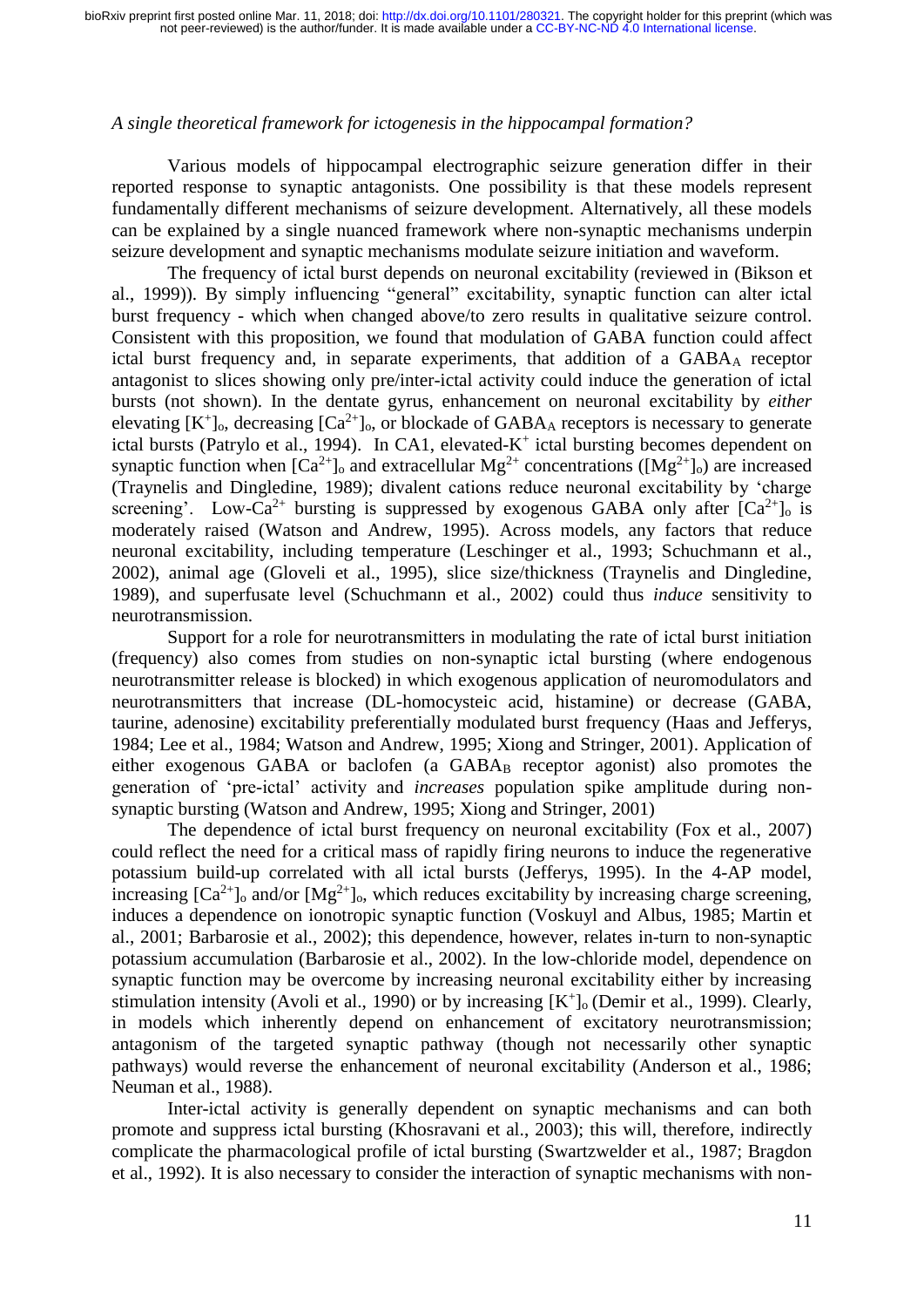synaptic function (in particular  $K^+$  regulation mechanisms) in interpreting the effects of neurotransmitter modulators on ictal bursts (Pumain et al., 1985; Martin et al., 2001; Thuault et al., 2002)

In summary, we propose that if the development of ictal activity in the hippocampus is dependent on non-synaptic regenerative  $K^+$  accumulation, seeded by pre-ictal events (Fertziger and Ranck, 1970; Nelken and Yaari, 1987), it follows that neurotransmission would act primarily to influence the chance (the frequency) a threshold  $[K^+]$ <sub>o</sub> is reached. Synaptic function, along with  $[Ca^{2+}]_0$ , may also influence the  $[K^+]_0$  threshold value. One initiated, seizures can then be modulated by, but do not require, neurotransmission. The combination of increased excitability and reduced synaptic inhibition is not sufficient to generate ictal discharges (Tancredi and Avoli, 1987; Bikson et al., 2002) as feed-forward mechanisms for  $K^+$  accumulation are necessary.

## **Acknowledgements**

This worked was funded in part by MRC grant (#G9901454) Epilepsy Research UK grant to JGRJ and JF, the Wellcome Trust Programme Grant to JGRJ, and DoD AFOSR grant (#FA9550-13-1-0073) and NIH/NSF grant to MB (#5R01MH092926).

# **References**

- Anderson, W.W., Lewis, D.V., Swartzwelder, H.S., and Wilson, W.A. (1986). Magnesiumfree medium activates seizure-like events in the rat hippocampal slice. *Brain Res* 398(1)**,** 215-219.
- Avoli, M., Drapeau, C., Perreault, P., Louvel, J., and Pumain, R. (1990). Epileptiform activity induced by low chloride medium in the CA1 subfield of the hippocampal slice. *J Neurophysiol* 64(6)**,** 1747-1757.
- Barbarosie, M., and Avoli, M. (1997). CA3-driven hippocampal-entorhinal loop controls rather than sustains in vitro limbic seizures. *J Neurosci* 17(23)**,** 9308-9314.
- Barbarosie, M., Louvel, J., D'Antuono, M., Kurcewicz, I., and Avoli, M. (2002). Masking synchronous GABA-mediated potentials controls limbic seizures. *Epilepsia* 43(12)**,** 1469-1479.
- Bialer, M., Johannessen, S.I., Kupferberg, H.J., Levy, R.H., Loiseau, P., and Perucca, E. (2002). Progress report on new antiepileptic drugs: a summary of the Sixth Eilat Conference (EILAT VI). *Epilepsy Res* 51(1-2)**,** 31-71.
- Bihi, R.I., Jefferys, J.G., and Vreugdenhil, M. (2005). The role of extracellular potassium in the epileptogenic transformation of recurrent GABAergic inhibition. *Epilepsia* 46 Suppl 5**,** 64-71. doi: 10.1111/j.1528-1167.2005.01011.x.
- Bikson, M., Baraban, S.C., and Durand, D.M. (2002). Conditions sufficient for nonsynaptic epileptogenesis in the CA1 region of hippocampal slices. *J Neurophysiol* 87(1)**,** 62- 71.
- Bikson, M., Fox, J.E., and Jefferys, J.G. (2003a). Neuronal aggregate formation underlies spatiotemporal dynamics of nonsynaptic seizure initiation. *J Neurophysiol* 89(4)**,** 2330-2333. doi: 10.1152/jn.00764.2002.
- Bikson, M., Ghai, R.S., Baraban, S.C., and Durand, D.M. (1999). Modulation of burst frequency, duration, and amplitude in the zero- $Ca(2+)$  model of epileptiform activity. *J Neurophysiol* 82(5)**,** 2262-2270.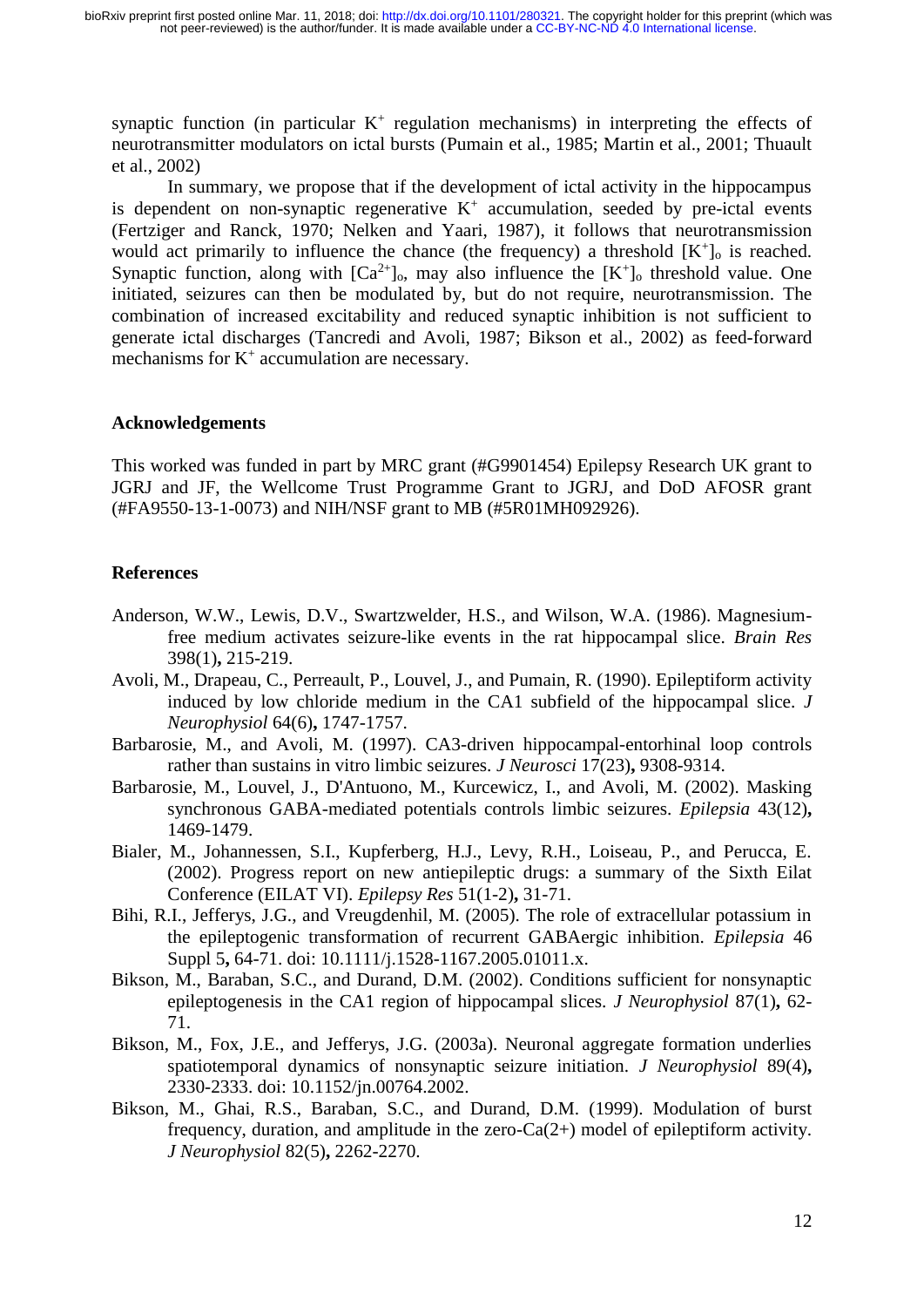- Bikson, M., Hahn, P.J., Fox, J.E., and Jefferys, J.G. (2003b). Depolarization block of neurons during maintenance of electrographic seizures. *J Neurophysiol* 90(4)**,** 2402-2408. doi: 10.1152/jn.00467.2003.
- Blume, W.T., and Kaibara, M. (1993). The start-stop-start phenomenon of subdurally recorded seizures. *Electroencephalogr Clin Neurophysiol* 86(2)**,** 94-99.
- Bracci, E., Vreugdenhil, M., Hack, S.P., and Jefferys, J.G. (1999). On the synchronizing mechanisms of tetanically induced hippocampal oscillations. *J Neurosci* 19(18)**,** 8104-8113.
- Bradford, H.F. (1995). Glutamate, GABA and epilepsy. *Prog Neurobiol* 47(6)**,** 477-511.
- Bragdon, A.C., Kojima, H., and Wilson, W.A. (1992). Suppression of interictal bursting in hippocampus unleashes seizures in entorhinal cortex: a proepileptic effect of lowering [K+]o and raising [Ca2+]o. *Brain Res* 590(1-2)**,** 128-135.
- Bragin, A., Azizyan, A., Almajano, J., and Engel, J., Jr. (2009). The cause of the imbalance in the neuronal network leading to seizure activity can be predicted by the electrographic pattern of the seizure onset. *J Neurosci* 29(11)**,** 3660-3671. doi: 10.1523/JNEUROSCI.5309-08.2009.
- Cymerblit-Sabba, A., and Schiller, Y. (2010). Network dynamics during development of pharmacologically induced epileptic seizures in rats in vivo. *J Neurosci* 30(5)**,** 1619- 1630. doi: 10.1523/JNEUROSCI.5078-09.2010.
- Davies, C.H., Pozza, M.F., and Collingridge, G.L. (1993). CGP 55845A: a potent antagonist of GABAB receptors in the CA1 region of rat hippocampus. *Neuropharmacology* 32(10)**,** 1071-1073.
- de Curtis, M., and Avanzini, G. (2001). Interictal spikes in focal epileptogenesis. *Prog Neurobiol* 63(5)**,** 541-567.
- Demir, R., Haberly, L.B., and Jackson, M.B. (1999). Sustained plateau activity precedes and can generate ictal-like discharges in low-Cl(-) medium in slices from rat piriform cortex. *J Neurosci* 19(24)**,** 10738-10746.
- Durand, D.M., Park, E.H., and Jensen, A.L. (2010). Potassium diffusive coupling in neural networks. *Philos Trans R Soc Lond B Biol Sci* 365(1551)**,** 2347-2362. doi: 10.1098/rstb.2010.0050.
- Feng, Z., and Durand, D.M. (2003). Low-calcium epileptiform activity in the hippocampus in vivo. *J Neurophysiol* 90(4)**,** 2253-2260. doi: 10.1152/jn.00241.2003.
- Fertziger, A.P., and Ranck, J.B., Jr. (1970). Potassium accumulation in interstitial space during epileptiform seizures. *Exp Neurol* 26(3)**,** 571-585.
- Fox, J.E., Bikson, M., and Jefferys, J.G. (2007). The effect of neuronal population size on the development of epileptiform discharges in the low calcium model of epilepsy. *Neurosci Lett* 411(2)**,** 158-161. doi: 10.1016/j.neulet.2006.10.021.
- Fujita, S., Toyoda, I., Thamattoor, A.K., and Buckmaster, P.S. (2014). Preictal activity of subicular, CA1, and dentate gyrus principal neurons in the dorsal hippocampus before spontaneous seizures in a rat model of temporal lobe epilepsy. *J Neurosci* 34(50)**,** 16671-16687. doi: 10.1523/JNEUROSCI.0584-14.2014.
- Gloveli, T., Albrecht, D., and Heinemann, U. (1995). Properties of low Mg2+ induced epileptiform activity in rat hippocampal and entorhinal cortex slices during adolescence. *Brain Res Dev Brain Res* 87(2)**,** 145-152.
- Gotman, J., and Marciani, M.G. (1985). Electroencephalographic spiking activity, drug levels, and seizure occurrence in epileptic patients. *Ann Neurol* 17(6)**,** 597-603. doi: 10.1002/ana.410170612.
- Haas, H.L., and Jefferys, J.G. (1984). Low-calcium field burst discharges of CA1 pyramidal neurones in rat hippocampal slices. *J Physiol* 354**,** 185-201.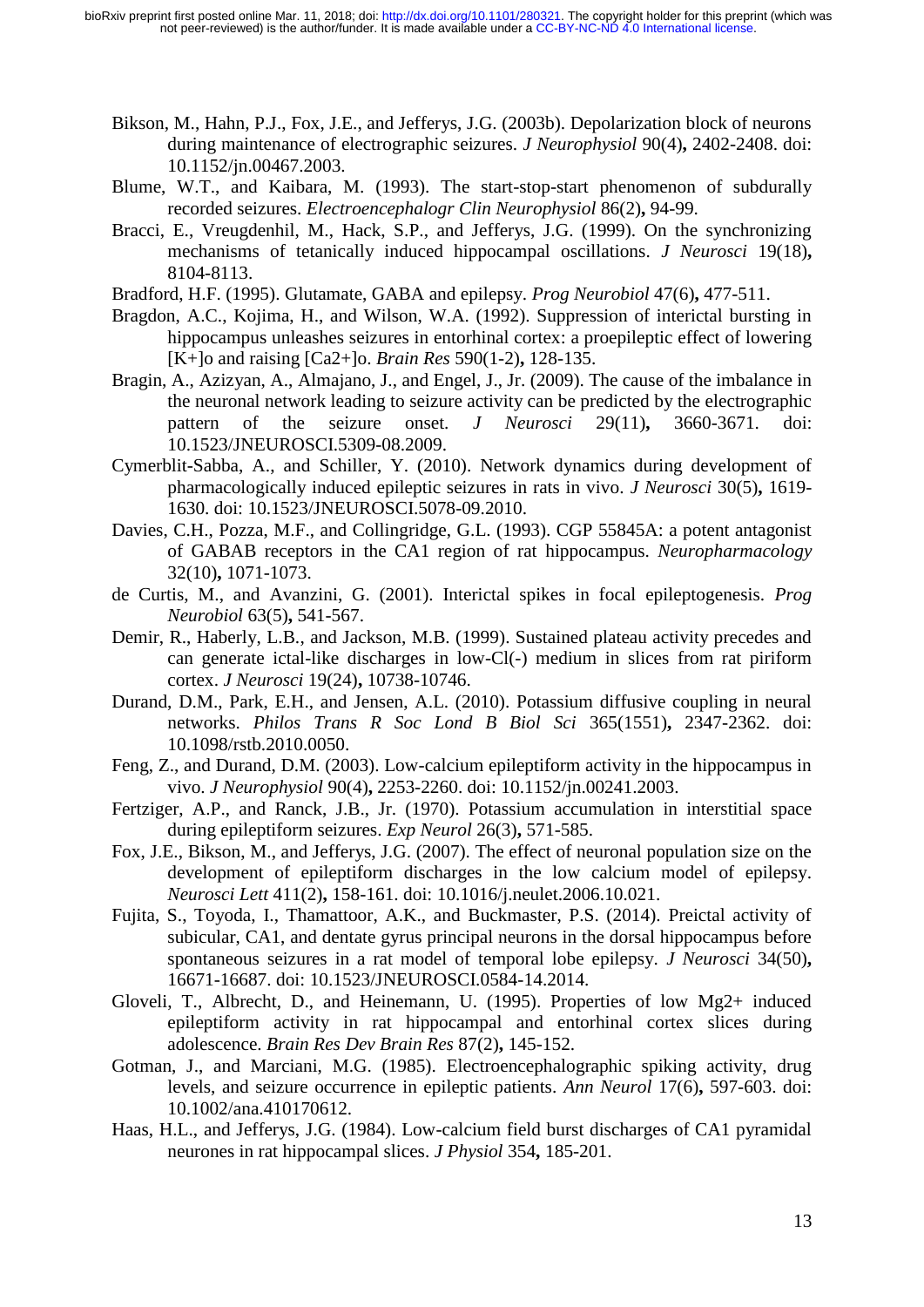- Huberfeld, G., Menendez de la Prida, L., Pallud, J., Cohen, I., Le Van Quyen, M., Adam, C., et al. (2011). Glutamatergic pre-ictal discharges emerge at the transition to seizure in human epilepsy. *Nat Neurosci* 14(5)**,** 627-634. doi: 10.1038/nn.2790.
- Hubner, C.A., Stein, V., Hermans-Borgmeyer, I., Meyer, T., Ballanyi, K., and Jentsch, T.J. (2001). Disruption of KCC2 reveals an essential role of K-Cl cotransport already in early synaptic inhibition. *Neuron* 30(2)**,** 515-524.
- Jefferys, J.G. (1995). Nonsynaptic modulation of neuronal activity in the brain: electric currents and extracellular ions. *Physiol Rev* 75(4)**,** 689-723.
- Jefferys, J.G., and Haas, H.L. (1982). Synchronized bursting of CA1 hippocampal pyramidal cells in the absence of synaptic transmission. *Nature* 300(5891)**,** 448-450.
- Jensen, M.S., Cherubini, E., and Yaari, Y. (1993). Opponent effects of potassium on GABAA-mediated postsynaptic inhibition in the rat hippocampus. *J Neurophysiol* 69(3)**,** 764-771.
- Jensen, M.S., and Yaari, Y. (1988). The relationship between interictal and ictal paroxysms in an in vitro model of focal hippocampal epilepsy. *Ann Neurol* 24(5)**,** 591-598. doi: 10.1002/ana.410240502.
- Jensen, M.S., and Yaari, Y. (1997). Role of intrinsic burst firing, potassium accumulation, and electrical coupling in the elevated potassium model of hippocampal epilepsy. *J Neurophysiol* 77(3)**,** 1224-1233.
- Jiruska, P., Csicsvari, J., Powell, A.D., Fox, J.E., Chang, W.C., Vreugdenhil, M., et al. (2010). High-frequency network activity, global increase in neuronal activity, and synchrony expansion precede epileptic seizures in vitro. *J Neurosci* 30(16)**,** 5690- 5701. doi: 10.1523/JNEUROSCI.0535-10.2010.
- Kager, H., Wadman, W.J., and Somjen, G.G. (2000). Simulated seizures and spreading depression in a neuron model incorporating interstitial space and ion concentrations. *J Neurophysiol* 84(1)**,** 495-512.
- Kaila, K., Ruusuvuori, E., Seja, P., Voipio, J., and Puskarjov, M. (2014). GABA actions and ionic plasticity in epilepsy. *Curr Opin Neurobiol* 26**,** 34-41. doi: 10.1016/j.conb.2013.11.004.
- Khosravani, H., Carlen, P.L., and Velazquez, J.L. (2003). The control of seizure-like activity in the rat hippocampal slice. *Biophys J* 84(1)**,** 687-695. doi: 10.1016/S0006- 3495(03)74888-7.
- Krogsgaard-Larsen, P., and Johnston, G.A. (1975). Inhibition of GABA uptake in rat brain slices by nipecotic acid, various isoxazoles and related compounds. *J Neurochem* 25(6)**,** 797-802.
- Lee, K.S., Schubert, P., and Heinemann, U. (1984). The anticonvulsive action of adenosine: a postsynaptic, dendritic action by a possible endogenous anticonvulsant. *Brain Res* 321(1)**,** 160-164.
- Leschinger, A., Stabel, J., Igelmund, P., and Heinemann, U. (1993). Pharmacological and electrographic properties of epileptiform activity induced by elevated K+ and lowered Ca2+ and Mg2+ concentration in rat hippocampal slices. *Exp Brain Res* 96(2)**,** 230- 240.
- Lian, J., Bikson, M., Sciortino, C., Stacey, W.C., and Durand, D.M. (2003). Local suppression of epileptiform activity by electrical stimulation in rat hippocampus in vitro. *J Physiol* 547(Pt 2)**,** 427-434. doi: 10.1113/jphysiol.2002.033209.
- Lian, J., Bikson, M., Shuai, J., and Durand, D.M. (2001). Propagation of non-synaptic epileptiform activity across a lesion in rat hippocampal slices. *J Physiol* 537(Pt 1)**,** 191-199.
- Lux, H.D., Heinemann, U., and Dietzel, I. (1986). Ionic changes and alterations in the size of the extracellular space during epileptic activity. *Adv Neurol* 44**,** 619-639.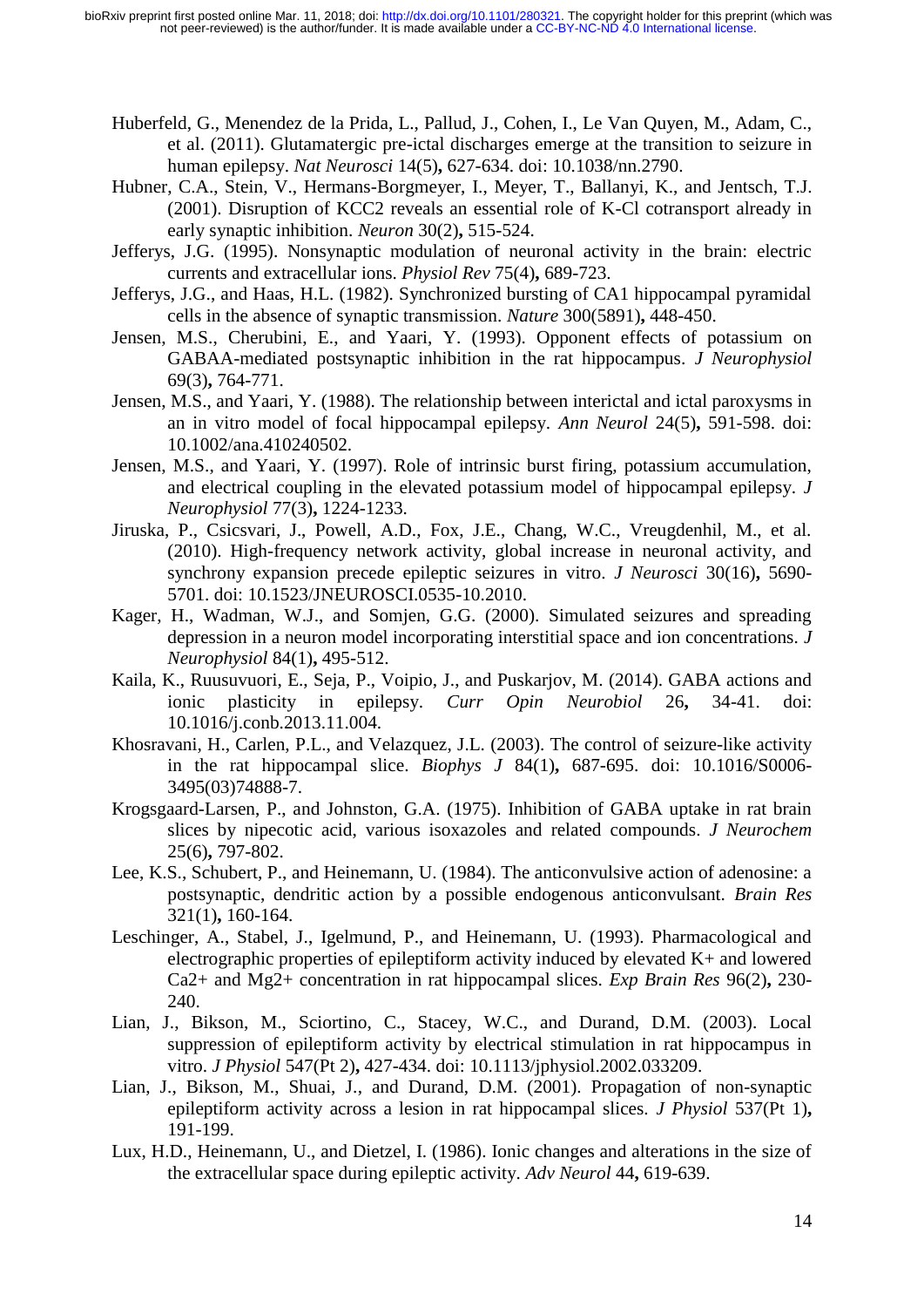- Malenka, R.C., Kocsis, J.D., Ransom, B.R., and Waxman, S.G. (1981). Modulation of parallel fiber excitability by postsynaptically mediated changes in extracellular potassium. *Science* 214(4518)**,** 339-341.
- Martin, E.D., Araque, A., and Buno, W. (2001). Synaptic regulation of the slow Ca2+ activated K+ current in hippocampal CA1 pyramidal neurons: implication in epileptogenesis. *J Neurophysiol* 86(6)**,** 2878-2886.
- Martinet, L.E., Fiddyment, G., Madsen, J.R., Eskandar, E.N., Truccolo, W., Eden, U.T., et al. (2017). Human seizures couple across spatial scales through travelling wave dynamics. *Nat Commun* 8**,** 14896. doi: 10.1038/ncomms14896.
- Nelken, I., and Yaari, Y. (1987). The role of interstitial potassium in the generation of lowcalcium hippocampal seizures. *Isr J Med Sci* 23(1-2)**,** 124-131.
- Neuman, R., Cherubini, E., and Ben-Ari, Y. (1988). Epileptiform bursts elicited in CA3 hippocampal neurons by a variety of convulsants are not blocked by N-methyl-Daspartate antagonists. *Brain Res* 459(2)**,** 265-274.
- Park, E.H., and Durand, D.M. (2006). Role of potassium lateral diffusion in non-synaptic epilepsy: a computational study. *J Theor Biol* 238(3)**,** 666-682. doi: 10.1016/j.jtbi.2005.06.015.
- Patrylo, P.R., Schweitzer, J.S., and Dudek, F.E. (1994). Potassium-dependent prolonged field bursts in the dentate gyrus: effects of extracellular calcium and amino acid receptor antagonists. *Neuroscience* 61(1)**,** 13-19.
- Perucca, P., Dubeau, F., and Gotman, J. (2014). Intracranial electroencephalographic seizureonset patterns: effect of underlying pathology. *Brain* 137(Pt 1)**,** 183-196. doi: 10.1093/brain/awt299.
- Poolos, N.P., and Kocsis, J.D. (1990). Elevated extracellular potassium concentration enhances synaptic activation of N-methyl-D-aspartate receptors in hippocampus. *Brain Res* 508(1)**,** 7-12.
- Pumain, R., Menini, C., Heinemann, U., Louvel, J., and Silva-Barrat, C. (1985). Chemical synaptic transmission is not necessary for epileptic seizures to persist in the baboon Papio papio. *Exp Neurol* 89(1)**,** 250-258.
- Qiu, C., Shivacharan, R.S., Zhang, M., and Durand, D.M. (2015). Can Neural Activity Propagate by Endogenous Electrical Field? *J Neurosci* 35(48)**,** 15800-15811. doi: 10.1523/JNEUROSCI.1045-15.2015.
- Schuchmann, S., Meierkord, H., Stenkamp, K., Breustedt, J., Windmuller, O., Heinemann, U., et al. (2002). Synaptic and nonsynaptic ictogenesis occurs at different temperatures in submerged and interface rat brain slices. *J Neurophysiol* 87(6)**,** 2929- 2935.
- Somjen, G.G., and Giacchino, J.L. (1985). Potassium and calcium concentrations in interstitial fluid of hippocampal formation during paroxysmal responses. *J Neurophysiol* 53(4)**,** 1098-1108.
- Suzdak, P.D., Frederiksen, K., Andersen, K.E., Sorensen, P.O., Knutsen, L.J., and Nielsen, E.B. (1992). NNC-711, a novel potent and selective gamma-aminobutyric acid uptake inhibitor: pharmacological characterization. *Eur J Pharmacol* 224(2-3)**,** 189-198.
- Swartzwelder, H.S., Lewis, D.V., Anderson, W.W., and Wilson, W.A. (1987). Seizure-like events in brain slices: suppression by interictal activity. *Brain Res* 410(2)**,** 362-366.
- Tancredi, V., and Avoli, M. (1987). Control of spontaneous epileptiform discharges by extracellular potassium: an "in vitro" study in the CA1 subfield of the hippocampal slice. *Exp Brain Res* 67(2)**,** 363-372.
- Thuault, S.J., Davies, C.H., Randall, A.D., and Collingridge, G.L. (2002). Group I mGluRs modulate the pattern of non-synaptic epileptiform activity in the hippocampus. *Neuropharmacology* 43(2)**,** 141-146.